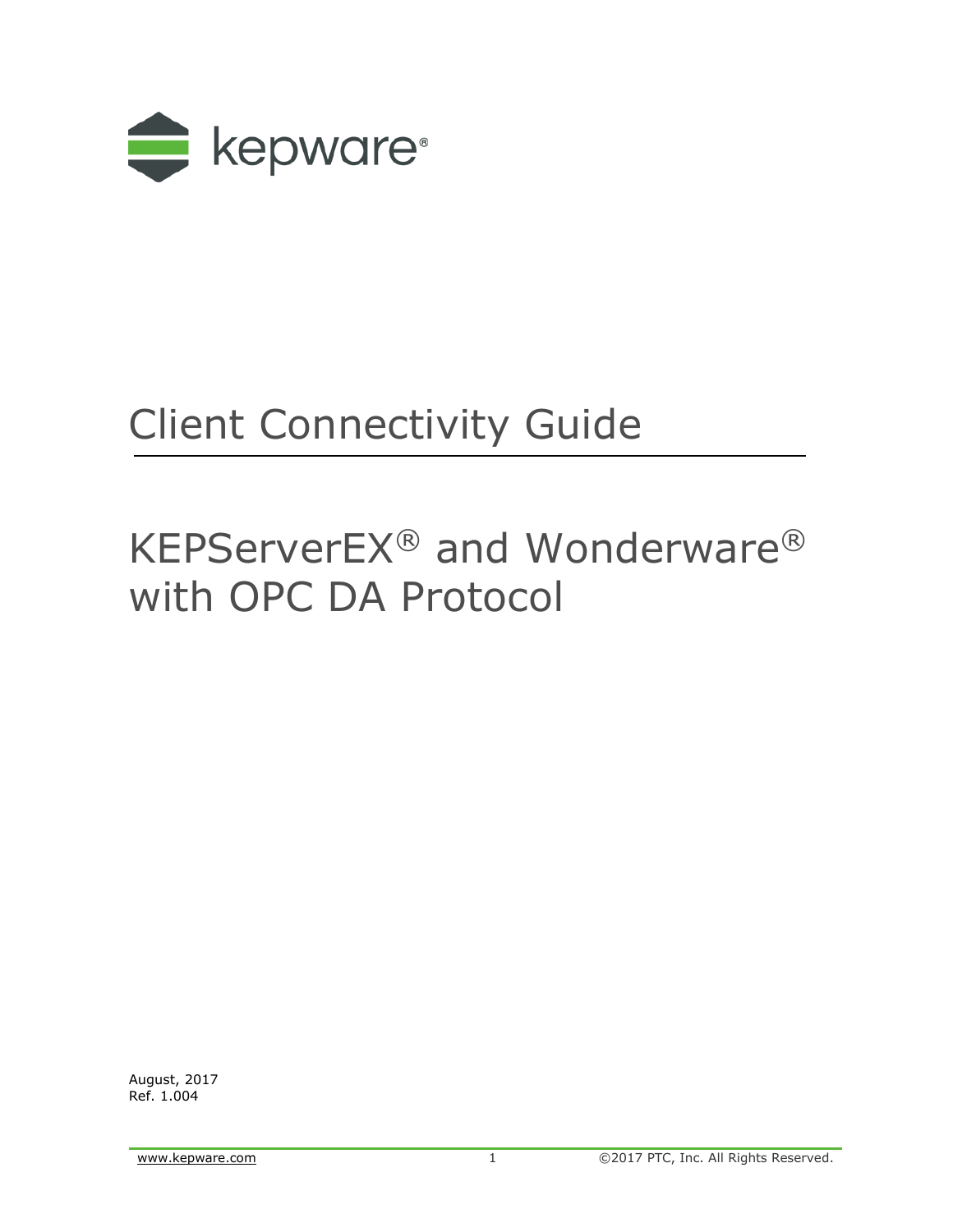## Table of Contents

| 1. |     |                                                     |  |  |  |  |  |
|----|-----|-----------------------------------------------------|--|--|--|--|--|
| 2. |     |                                                     |  |  |  |  |  |
| 3. |     |                                                     |  |  |  |  |  |
|    | 3.1 |                                                     |  |  |  |  |  |
|    | 3.2 |                                                     |  |  |  |  |  |
|    | 3.3 |                                                     |  |  |  |  |  |
|    | 3.4 |                                                     |  |  |  |  |  |
|    | 3.5 | Assigning Device Integration Objects to an Engine 4 |  |  |  |  |  |
|    | 3.6 |                                                     |  |  |  |  |  |
|    | 3.7 |                                                     |  |  |  |  |  |
| 4. |     |                                                     |  |  |  |  |  |
| 5. |     |                                                     |  |  |  |  |  |
| 6. |     |                                                     |  |  |  |  |  |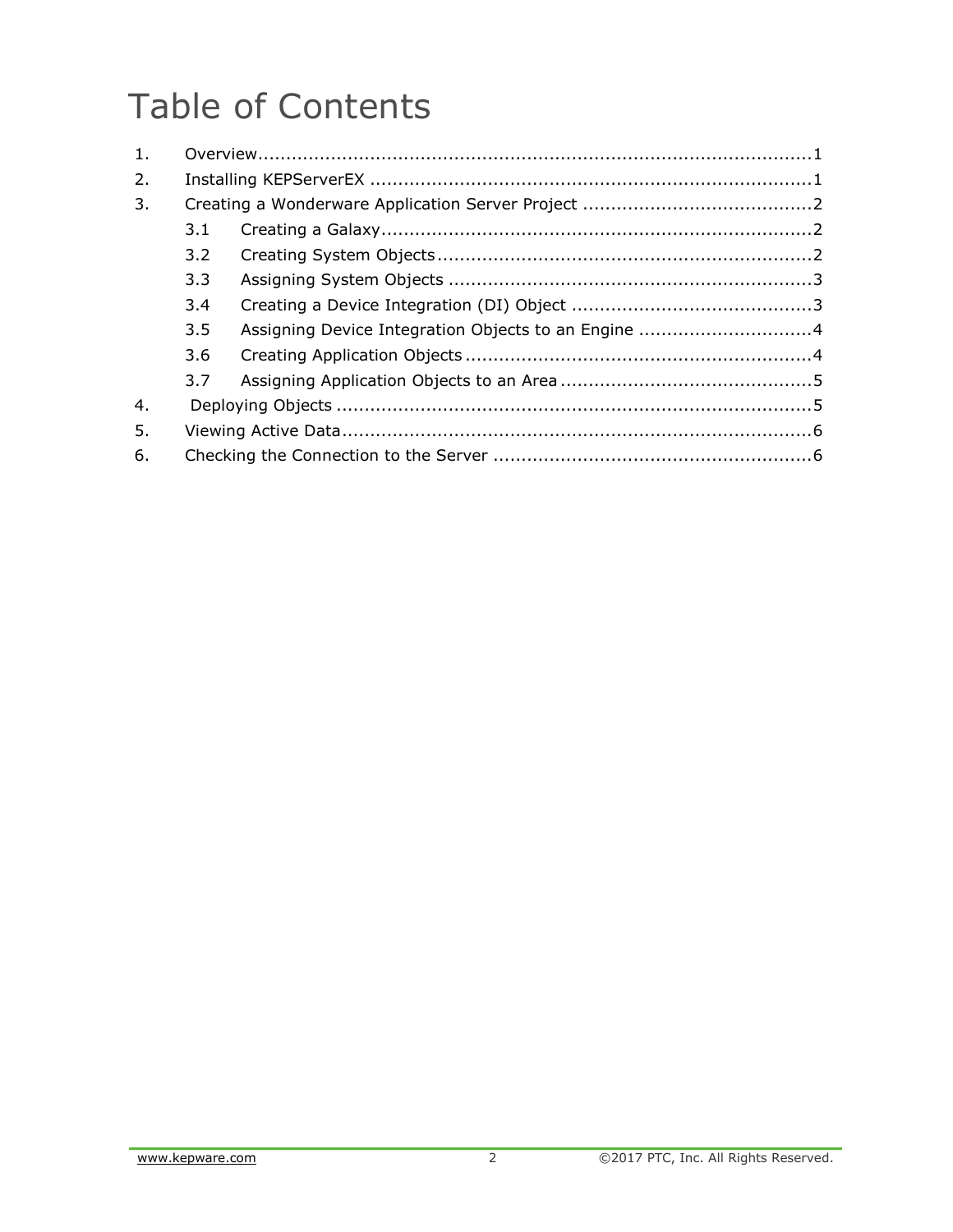### <span id="page-2-0"></span>**1. Overview**

This guide demonstrates how to establish a connection between the KEPServerEX® data server and Wonderware® System Platform using the OPC DI Object, through OPC DA protocol.

Wonderware System Platform can connect to KEPServerEX using SuiteLink protocol (DDESuiteLink DI Object), OPC DA protocol (OPC DI Object) or OPC UA protocol (activating a Wonderware ArchestrA Service inside the Galaxy). Please refer to the appropriate connectivity guide or documentation for more information on connecting KEPServerEX with the other protocols.

**Note:** For this tutorial, InTouch version 2014R2SP1 and KEPServerEX version 6.2 are installed locally (on the same PC).

## <span id="page-2-1"></span>**2. Installing KEPServerEX**

- 1. Double-click the KEPServerEX icon.
- 2. Select **Run** or **Open** to start the install. If an active content warning is displayed, click "Yes" to continue.
- 3. Select your language
- 4. In the installation welcome screen, click **Next**.
- 5. In End-User License Agreement, click **I accept the terms in the License Agreement**, then click **Next**.
- 6. Continue through the installation, and adjust the settings for your environment.
- 7. In the Vertical Suite Selection, choose the vertical, or Typical or Custom options.
- 8. In Select Features, expand the tree to view and select the drivers to install.
- 9. Click **Next**.
- 10.Click **Install** to start the installation.

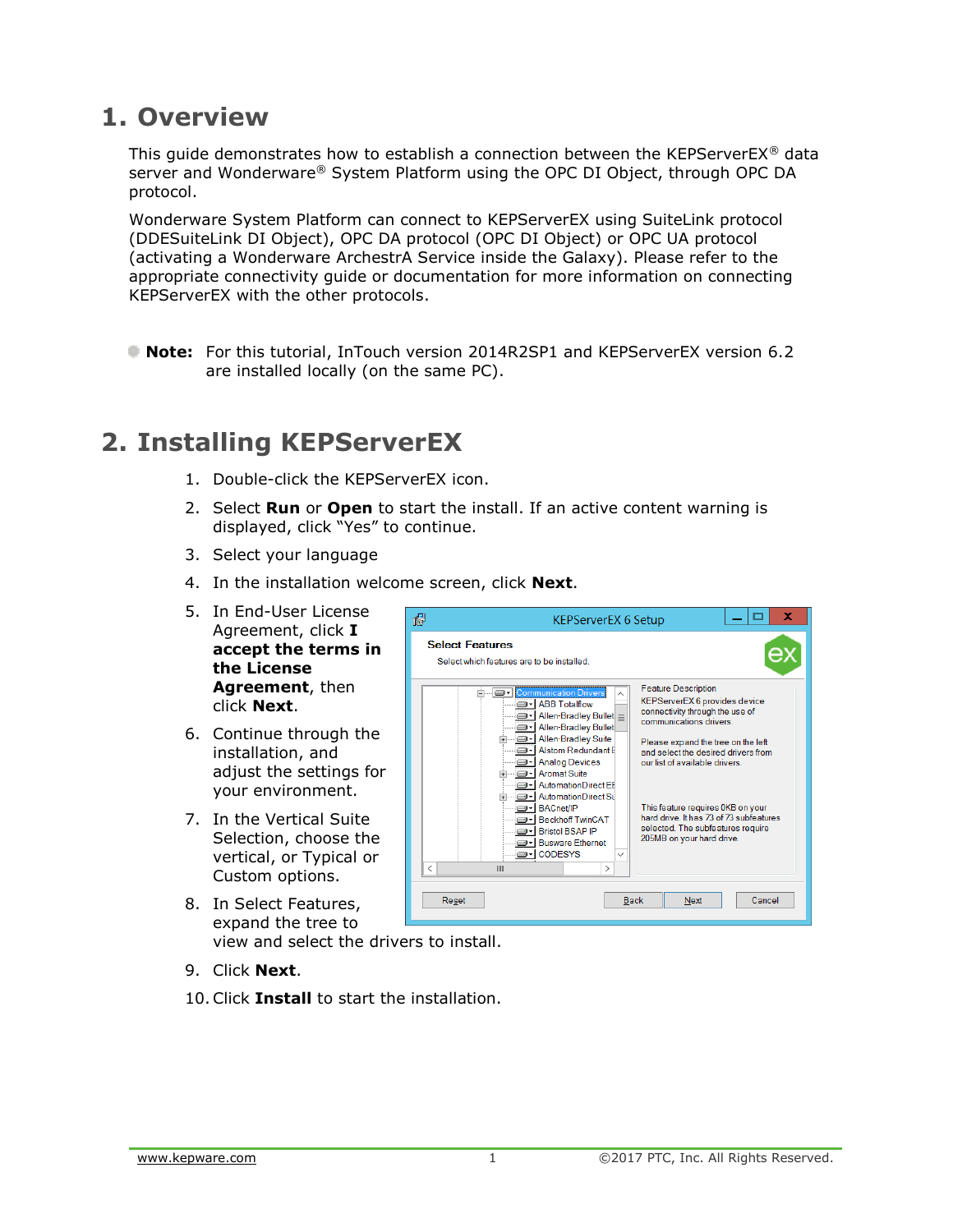## <span id="page-3-0"></span>**3. Creating a Wonderware Application Server Project**

Before creating Device Integration (DI) Objects of interest, the system platform must be configured. This requires creating a Galaxy, WinPlatform, AppEngine, and Area.

A Wonderware System Platform project using OPC DI Object acts as the OPC DA client to KEPServerEX.

- <span id="page-3-1"></span>3.1 Creating a Galaxy
	- 1. Click **Start** | **Programs** | **Wonderware** | **ArchestrA IDE**.
	- 2. In the Connect to Galaxy window, click **New Galaxy…**
	- 3. Enter the galaxy name.
	- 4. In Galaxy Type, select "Base\_Application\_Server.cab" so the new Galaxy has all the System Objects for the next steps.
	- 5. Click **Create**.

|                              | New Galaxy                                                                 | х |
|------------------------------|----------------------------------------------------------------------------|---|
| GR node name:                | KEPWW01<br>$\checkmark$<br>$\cdots$                                        |   |
| Galaxy name:<br>Galaxy type: | <b>KEP_Demo</b><br>Base_Application_Server.cab<br>$\overline{\phantom{a}}$ |   |
|                              | Cancel<br>Create                                                           |   |

#### 3.2 Creating System Objects

- <span id="page-3-2"></span>1. Once the New Galaxy is created, System Objects must be created. Expand the System folder that appears within the Template Toolbox pane.
- 2. Right-click **\$WinPlatform** and choose **New** | **Instance**. The default name is WinPlatform\_001.
- 3. Right-click **\$AppEngine** and choose **New** | **Instance**. The default name is AppEnginer\_001.
- 4. Right-click **\$Area** and choose **New** | **Instance.** The default name is Area 001.
- *Consult Wonderware documentation for more information on the role of each object.*

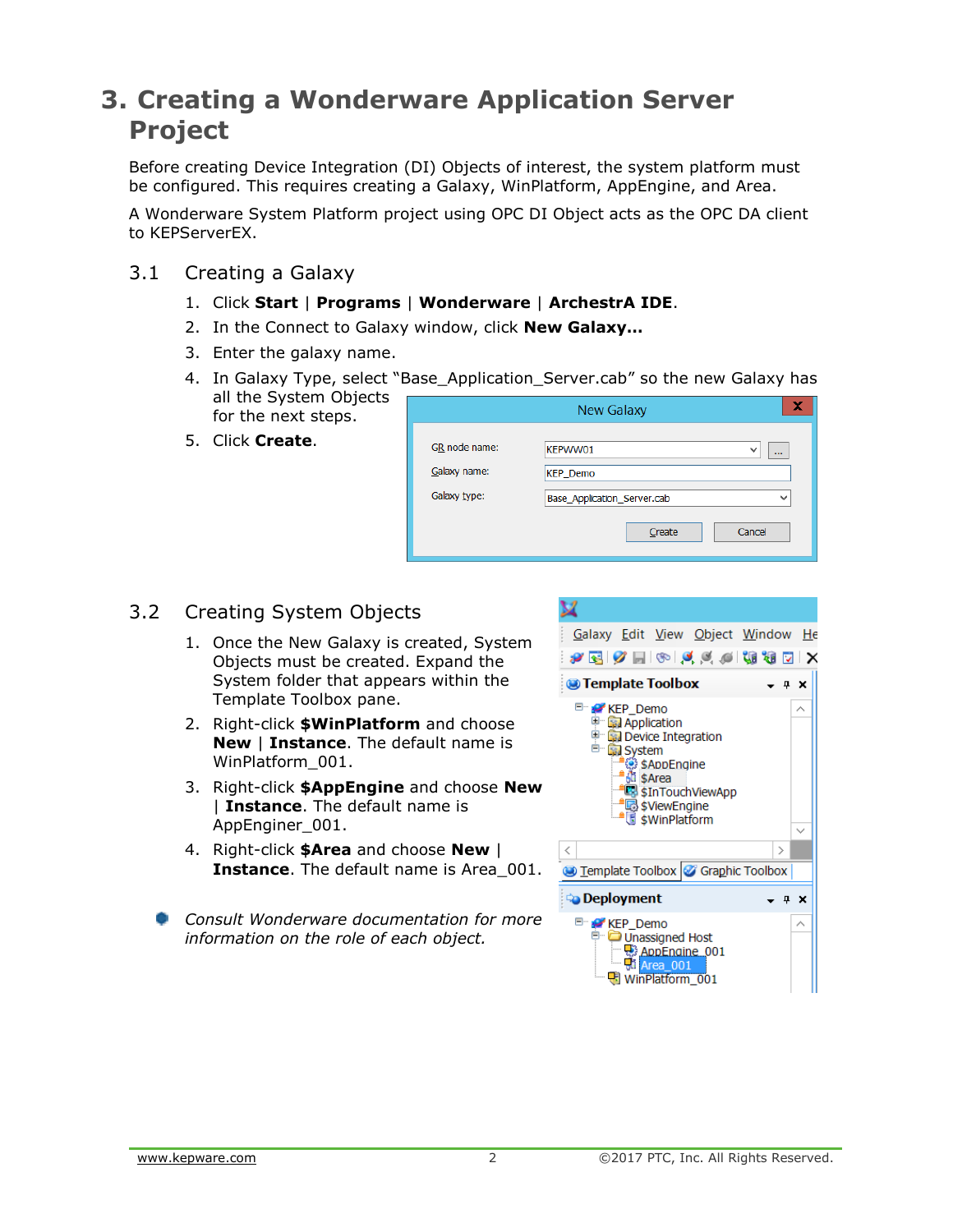#### <span id="page-4-0"></span>3.3 Assigning System Objects

Users can drag and drop to assign the AppEngine\_001 to the WinPlatform\_001 object and the Area 001 to the AppEngine 001.

Alternatively, users can:

- 1. Right-click AppEngine 001 and choose **Assign To…**. Select **WinPlatform\_001**.
- 2. Right-click Area 001 and choose **Assign To…**. Select **Engine\_001**.

**Co** Deployment  $- 4x$ E KEP\_Demo  $\lambda$ Unassigned Host WinPlatform\_001  $\frac{1}{2}$  AppEngine 001 Area 001  $\checkmark$  $\, <\,$  $\rightarrow$ Model <sup>c</sup>o Deployment **C** Derivation

*Consult Wonderware documentation for more information on the role of each object.*

### <span id="page-4-1"></span>3.4 Creating a Device Integration (DI) Object

- 1. Expand the Device Integration folder in the Template Toolbox pane.
- 2. Right-click **\$OPCClient** and choose **New** | **Instance**.

**Note:** Default names of DI objects are used in this tutorial.

- 3. The OPCClient DI object, OPCClient\_001, appears in the Deployment view. Double-click OPCClient\_001 object under Unassigned Host to access the object properties.
- 4. On the General tab, click the Browse (**…**) button next to the Server node field to locate the domain and available computer nodes.
	- **Note:** In Server Node field, users can write the name or IP address of the computer running KEPServerEX. In this tutorial, KEPServerEX is running in the local machine, so this field can be left blank
- 5. Click the drop-down arrow in the Server name field to view a list of OPC DA Servers installed in the specified node. Select Kepware.KEPServerEX.V6.

| OPCClient 001 *<br>n.                                                                                |                         |  |         |        |  |  |  |  |  |
|------------------------------------------------------------------------------------------------------|-------------------------|--|---------|--------|--|--|--|--|--|
| General Scan Group   Block Read   Block Write   Attributes   Scripts   Graphics   Object Information |                         |  |         |        |  |  |  |  |  |
| Server node:<br>server<br>name:                                                                      | lrare.KEPServerEX.V6 vl |  | I.I S 0 | டு (1) |  |  |  |  |  |

- **Note:** If OPC DA Server is not in the drop down list, there may be DCOM issues. Please contact Kepware's Technical Support for assistance.
- 6. Access the Scan Group tab to create a new Scan Group. Click **Add**  $( + )$ . Enter the following parameters:
	- ScanGroup: Group1
	- Update Interval: 500 (poll rate in milliseconds)
	- ScanMode: Active
	- **Note:** Users may add tag items to the attributes of a DI Object.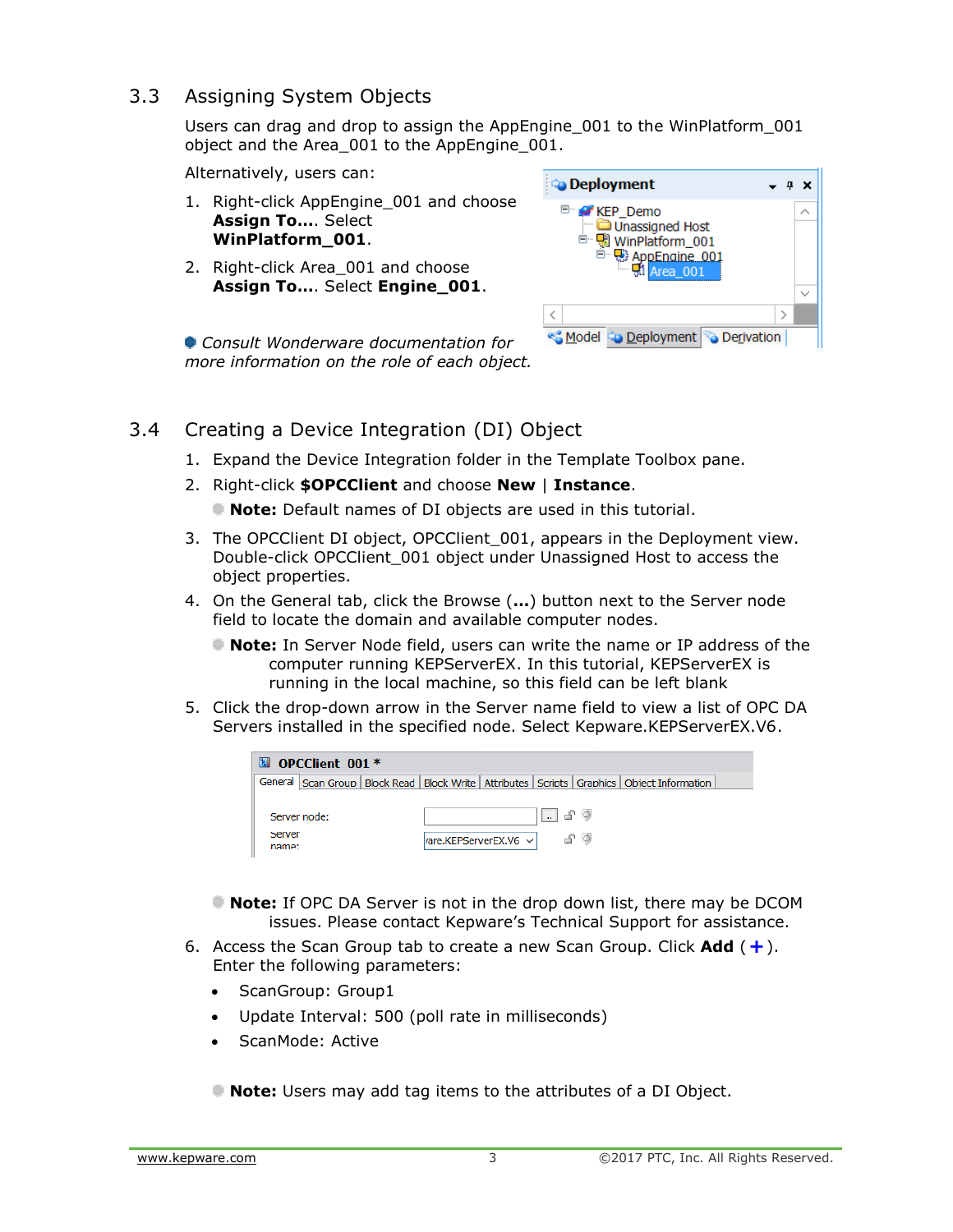- <span id="page-5-1"></span>7. Double-click Group1 to add Associated attributes.
- 8. In the Available Scan Groups grid table, click **Add** ( $\frac{1}{\epsilon}$ ).
- 9. Click Browse (**…**) to locate and select the OPC Server.
- 10. Once the item(s) are selected and appear in the basket, click **Add**  $( + )$ .

| $\mathbb{E}$<br>OPCClient 001 *                                                          |                        |                       |               | $\Box$<br>$\boldsymbol{\mathcal{P}}$<br>$E_2 \times$ |  |  |  |  |  |
|------------------------------------------------------------------------------------------|------------------------|-----------------------|---------------|------------------------------------------------------|--|--|--|--|--|
| General Scan Group Block Read Block Write Attributes Scripts Graphics Object Information |                        |                       |               |                                                      |  |  |  |  |  |
| Available scan groups:                                                                   |                        |                       |               | $+$<br>சி                                            |  |  |  |  |  |
| <b>ScanGroup</b>                                                                         | <b>Update Interval</b> |                       | Scan Mode     |                                                      |  |  |  |  |  |
| Group1                                                                                   | 500                    |                       | <b>Active</b> |                                                      |  |  |  |  |  |
|                                                                                          |                        |                       |               |                                                      |  |  |  |  |  |
|                                                                                          |                        |                       |               |                                                      |  |  |  |  |  |
| Associated attributes for Group1:<br>Attribute                                           |                        | <b>Item Reference</b> |               | ு                                                    |  |  |  |  |  |
| Channel1.Device1.Tag1                                                                    |                        | Channel1.Device1.Tag1 |               |                                                      |  |  |  |  |  |
| Channel1.Device1.Tag2                                                                    |                        | Channel1.Device1.Tag2 |               |                                                      |  |  |  |  |  |
|                                                                                          |                        |                       |               |                                                      |  |  |  |  |  |
|                                                                                          |                        |                       |               |                                                      |  |  |  |  |  |
|                                                                                          |                        |                       |               |                                                      |  |  |  |  |  |
|                                                                                          |                        |                       |               |                                                      |  |  |  |  |  |
| 图 OPCClient_001 *                                                                        |                        |                       |               |                                                      |  |  |  |  |  |

11. Click **Save** ( $\blacksquare$ ) to save and close the DI object.

#### <span id="page-5-0"></span>3.5 Assigning Device Integration Objects to an Engine

- 1. In the Deployment View, right-click OPCClient\_001 located on Unassigned Host.
- 2. Click **Assign To…** then choose **AppEngine\_001**.
- 3. Click **OK** to close.

#### **Deployment**  $4 \times$ E KEP Demo  $\overline{\wedge}$ Unassigned Host <u>D</u> WinPlatform\_001  $\n **App Engine_001**\n **Sub Example 001**\n **Sub Example 001**$ Area 001 W **OPCClient**  $\langle$  $\rightarrow$ Model Co Deployment C Derivation

#### 3.6 Creating Application Objects

It is necessary to create an application object so that its properties can be bound to attributes in the DI Object.

Follow these steps to create Application Objects:

- 1. From the Template Toolbox, open the Application folder and right-click the **\$AnalogDevice** base template. Select **New** | **Instance**.
- 2. Once the new instance is created ("AnalogDevice\_001"), double-click to open it.

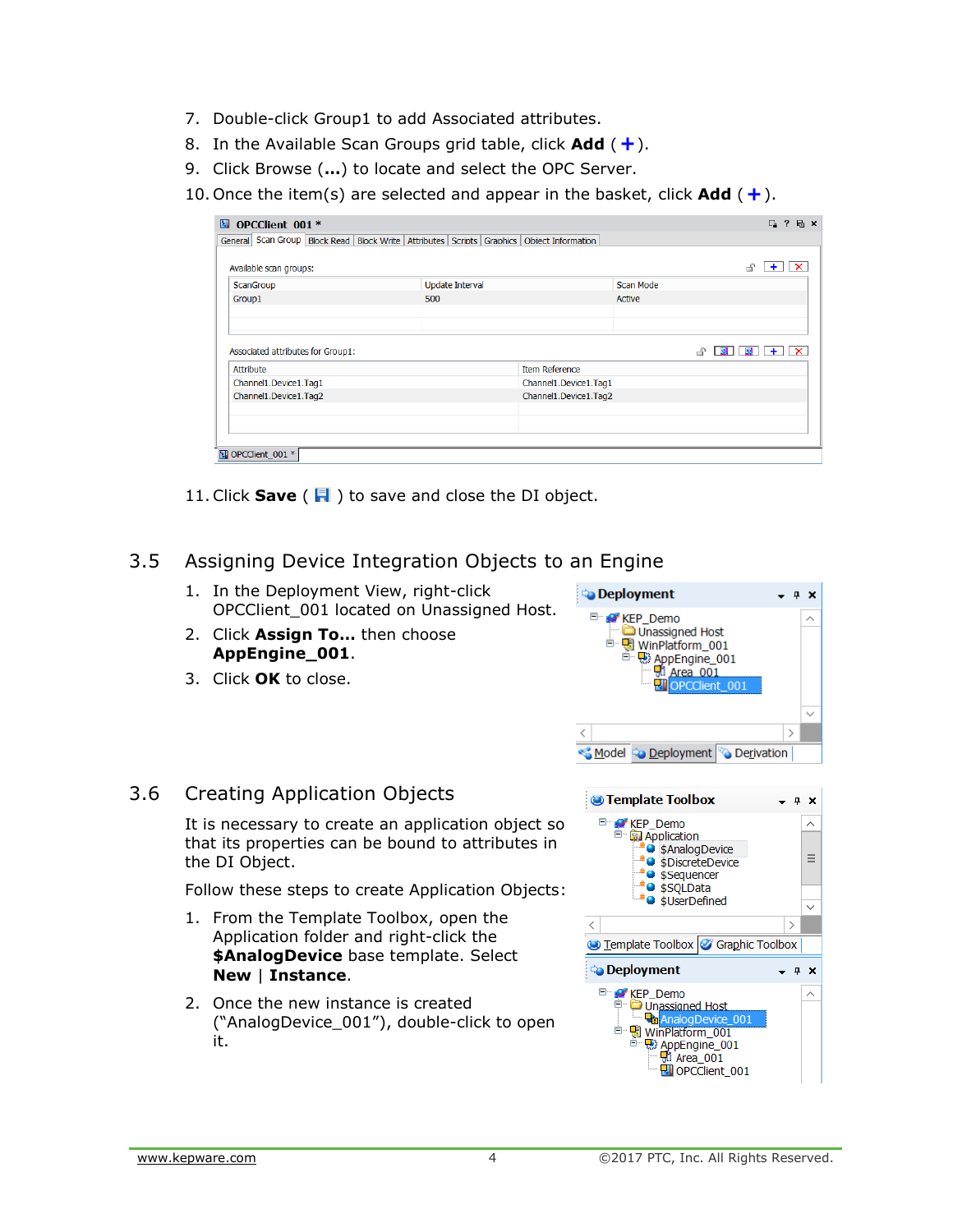3. Access the I/O tab and click the Browse (**…**) button next to the PV input source field. Select OPCClient\_001 attributes.



4. Select **Group1.Channel1.Device1.Tag1** and click **OK**.

| F)                                                                                                                                                                                                                                                                                                                                     | Galaxy Browser - KEP Demo    |               |                                            | x.                |
|----------------------------------------------------------------------------------------------------------------------------------------------------------------------------------------------------------------------------------------------------------------------------------------------------------------------------------------|------------------------------|---------------|--------------------------------------------|-------------------|
| $\frac{1}{2}$ $\frac{1}{2}$ $\frac{1}{2}$ $\frac{1}{2}$ $\frac{1}{2}$ $\frac{1}{2}$ $\frac{1}{2}$ $\frac{1}{2}$ $\frac{1}{2}$ $\frac{1}{2}$ $\frac{1}{2}$ $\frac{1}{2}$ $\frac{1}{2}$ $\frac{1}{2}$ $\frac{1}{2}$ $\frac{1}{2}$ $\frac{1}{2}$ $\frac{1}{2}$ $\frac{1}{2}$ $\frac{1}{2}$ $\frac{1}{2}$ $\frac{1}{2}$<br><b>KEP Demo</b> | Prince Default<br>◡<br>r.    |               | $\frac{1}{2}$ .<br>$\vee$                  |                   |
| 엹<br><b>Instances</b>                                                                                                                                                                                                                                                                                                                  | <b>OPCClient 001</b>         |               |                                            |                   |
| Tagname $\triangle$                                                                                                                                                                                                                                                                                                                    | Attribute -                  | Data type     | Category                                   | Security          |
| AnalogDevice_001                                                                                                                                                                                                                                                                                                                       | Group1.Channel1.Device1.Tag1 | <b>NoData</b> | SystemInternal_Browsable                   | Configure         |
| & AppEngine_001<br>oli Area_001                                                                                                                                                                                                                                                                                                        | Group1.Channel1.Device1.Tag2 | <b>NoData</b> | SystemInternal_Browsable                   | Configure         |
| <b>N</b> OPCClient 001                                                                                                                                                                                                                                                                                                                 |                              |               |                                            |                   |
| WinPlatform_001                                                                                                                                                                                                                                                                                                                        |                              |               |                                            |                   |
|                                                                                                                                                                                                                                                                                                                                        | $\Box$ Show all attributes   |               | Property:                                  | $<$ None $>$<br>v |
|                                                                                                                                                                                                                                                                                                                                        |                              |               | OK                                         | Cancel            |
| 5 Objects                                                                                                                                                                                                                                                                                                                              | 2 Attributes                 |               | OPCClient_001.Group1.Channel1.Device1.Taq1 | лł.               |

5. Now the PV attribute in AnalogDevice\_001 is bound to "Channel1\_Device1.Area1\_Tag1".



#### <span id="page-6-0"></span>3.7 Assigning Application Objects to an Area

To deploy any Application Object instance, it must first be assigned to an existing Area. Follow these steps:

- 1. In the Deployment view, right-click **AnalogDevice\_001** under Unassigned Host.
- 2. Select **Assign To…** then select **Area\_001**.

### <span id="page-6-1"></span>**4. Deploying Objects**

- 1. In the Deployment View, right-click **WinPlatform\_001** and choose **Deploy...**.
- 2. In the Deploy window, verify **Cascade Deploy** is enabled.
- 3. Click **OK**.